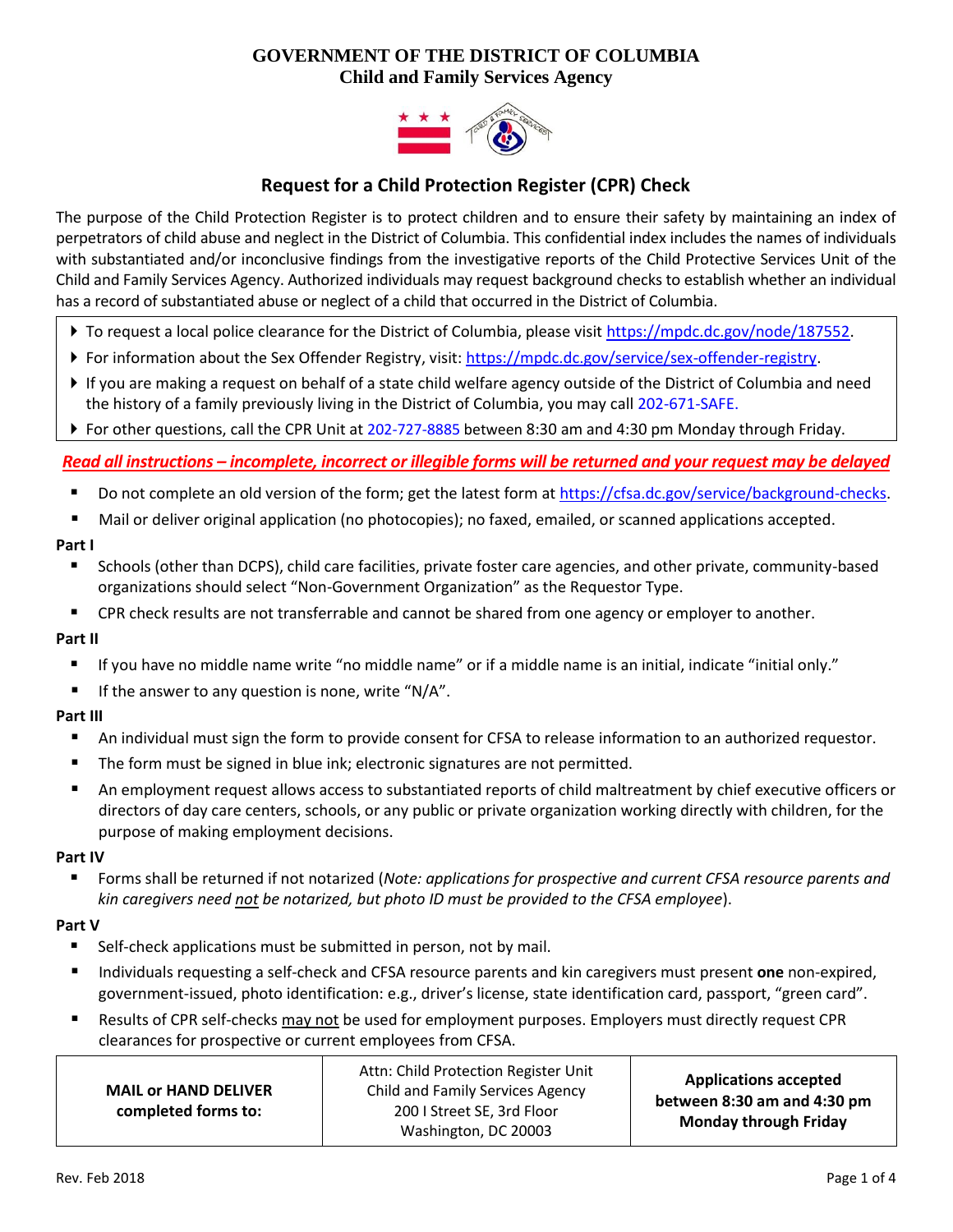**Please type or print clearly**. Sign the form in **blue** ink, and date where indicated. Thoroughly review and submit to the CFSA CPR office. **Allow up to 30 business days** for results to be processed. Expedited requests will be considered on a case-by-case basis. **Forms will be returned** if incomplete, incorrect, or illegible resulting in a delayed response.

# **PART I: Requesting Organization/Employer Information**

| <b>Request Date</b>                                                                                                  |                                                                        |                                                                             |     |                                    | <b>Corrected Application Re-submission Date</b> |  |  |                                 |  |  |  |  |
|----------------------------------------------------------------------------------------------------------------------|------------------------------------------------------------------------|-----------------------------------------------------------------------------|-----|------------------------------------|-------------------------------------------------|--|--|---------------------------------|--|--|--|--|
| <b>Requestor Type</b>                                                                                                |                                                                        |                                                                             |     |                                    |                                                 |  |  |                                 |  |  |  |  |
| Court<br>$\Box$                                                                                                      | <b>Government Agency</b>                                               |                                                                             |     | Non-Government Organization        |                                                 |  |  | $\Box$ Self (personal use only) |  |  |  |  |
| <b>Purpose</b>                                                                                                       |                                                                        |                                                                             |     |                                    |                                                 |  |  |                                 |  |  |  |  |
| Adoption                                                                                                             |                                                                        | Court Request                                                               |     |                                    | Foster/Adoption Licensing                       |  |  | Kinship Licensing<br>$\Box$     |  |  |  |  |
| Visitation<br>l.                                                                                                     |                                                                        | Current Employee/Volunteer<br>New Hire/Volunteer<br>$\Box$ Other:<br>$\Box$ |     |                                    |                                                 |  |  |                                 |  |  |  |  |
| Requesting Organization/Employer/Childcare Provider Contact Information (results cannot be mailed to a P.O. Box)     |                                                                        |                                                                             |     |                                    |                                                 |  |  |                                 |  |  |  |  |
| Sasha Bruce Youthwork Inc.<br><b>Requesting Organization</b>                                                         |                                                                        |                                                                             |     |                                    |                                                 |  |  |                                 |  |  |  |  |
| <b>Attention To</b>                                                                                                  | Ms. Angela Saunders, Interim HR Director                               |                                                                             |     |                                    |                                                 |  |  |                                 |  |  |  |  |
|                                                                                                                      | 741 Eighth Street SE, Washington, DC 20003<br><b>Requestor Address</b> |                                                                             |     |                                    |                                                 |  |  |                                 |  |  |  |  |
| <b>Phone Number</b>                                                                                                  |                                                                        | 202-675-9340                                                                | Fax | CLEARANCES@SASHABRUCE.ORG<br>Email |                                                 |  |  |                                 |  |  |  |  |
| Email<br>Preferred method to return CPR check results to the requesting organization<br>$\Box$ Fax<br>$\square$ Mail |                                                                        |                                                                             |     |                                    |                                                 |  |  |                                 |  |  |  |  |

**PART II: Applicant Information \*\*** *Write N/A in the box if a question does not apply to you\*\** 

| Last Name (include suffix if applicable) |                 | First Name                                                                                       | <b>Full Middle Name</b><br>(write "no middle name" if there is none) |  |  |
|------------------------------------------|-----------------|--------------------------------------------------------------------------------------------------|----------------------------------------------------------------------|--|--|
|                                          |                 |                                                                                                  |                                                                      |  |  |
| Date of Birth (MM/DD/YYYY)               |                 | Social Security Number (or USCIS/Alien Registration #)                                           | Gender (on birth certificate)                                        |  |  |
|                                          | $\bigcirc$ Male | $\bigcirc$ Female                                                                                |                                                                      |  |  |
|                                          |                 | Other Names Used (nicknames, alias, maiden name, previous married name, legal name change, etc.) |                                                                      |  |  |
|                                          |                 |                                                                                                  |                                                                      |  |  |
|                                          |                 |                                                                                                  |                                                                      |  |  |
|                                          |                 |                                                                                                  |                                                                      |  |  |

**Household Information.** *List all children born to the applicant, living and deceased, and any others currently living with the applicant.*

| Name (first name, middle name, last name) | Date of Birth | Relationship to Applicant |
|-------------------------------------------|---------------|---------------------------|
|                                           |               |                           |
|                                           |               |                           |
|                                           |               |                           |
|                                           |               |                           |
|                                           |               |                           |
|                                           |               |                           |
|                                           |               |                           |
|                                           |               |                           |
|                                           |               |                           |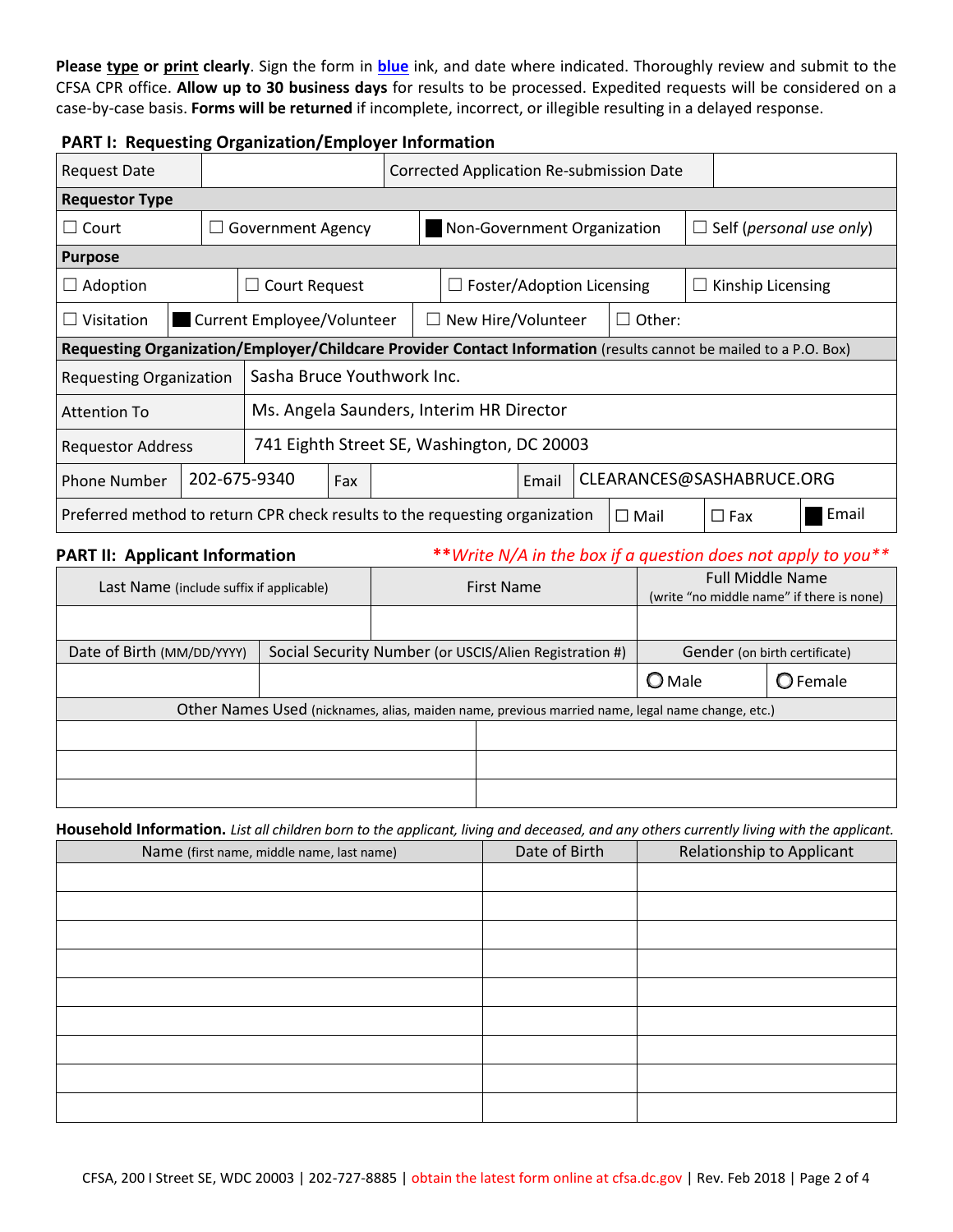**Previous Residency Information.** *List all addresses (excluding zip code) and the start and end dates, to the best of your ability. Indicate L, W or M in the first column (L = lived, W = worked, M = received mail).* 

- Applicants for employment or volunteer purposes must include all addresses of residence and where mail was received for the last five (5) years. Do not include P.O. Boxes.
- Applicants for adoption, foster care, and kinship care must provide addresses for residency, receipt of mail and employment from the age of 18, per Title 29 DCMR Chapter 60 § 6009.1.
- To calculate the starting date for the previous addresses, add 18 years to the date of birth (e.g., If you were born in 1970, add 18 so addresses going back to 1988 must be provided).
- **Current Address (include Street #, Apt #, Quadrant if applicable) City State Start – End Dates L W M Previous Addresses (Include Street # and Apt #) City State Start – End Dates**
- To help obtain previous addresses, check the credit report bureaus (Equifax, Experian, TransUnion).